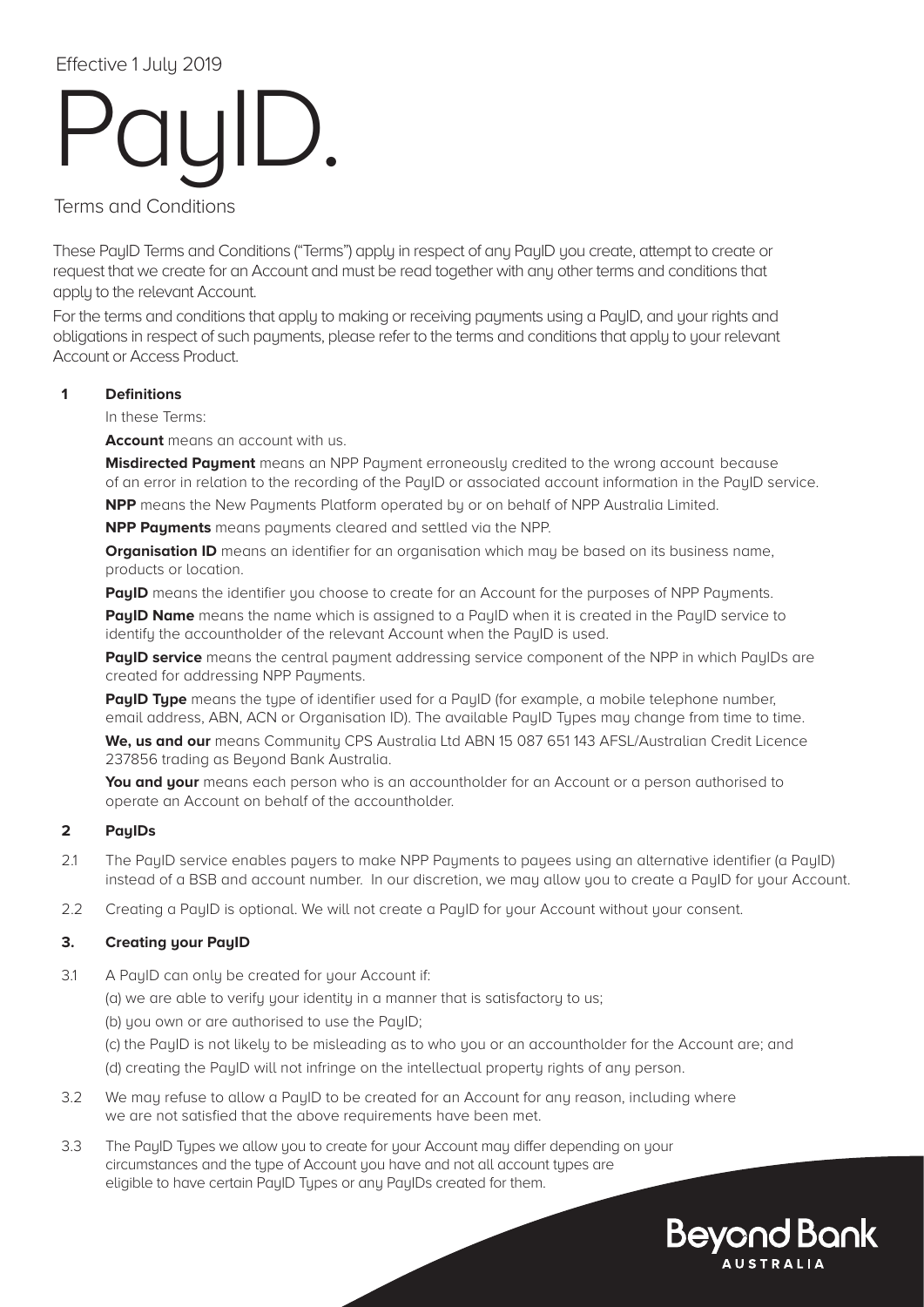- 3.4 Some PayID Types must be created in Internet or Mobile Banking. However, other PayID Types can only be created in branch or by calling us.
- 3.5 We will tell you which Account types can have which PayID Types created for them (if any) on request. We will also tell you, on request, which PayID Types can be created in Internet or Mobile Banking and which PayID Types can only be created by contacting us in branch or on the phone, which may change from time to time.
- 3.6 By creating or requesting that we create a PayID for your Account:
	- (a) you assure us that you own or are authorised to use the PayID;
	- (b) you agree to immediately notify us if any of the information you provide to us when creating the PauID changes or becomes incorrect or misleading; and
	- (c) you acknowledge that the PayID and information relating to you and your Account (including the PayID Name, the Account BSB and Account number) will be registered in the PayID service which is operated by NPP Australia Limited (not us).
- 3.7 Where we allow you to create or request a PayID in Internet or Mobile Banking, you must choose a PayID Name to be associated with the PayID in the PayID service and ensure that the PayID Name you select reasonably and accurately represents the name of an accountholder. We may change the PayID Name associated with a PayID at any time if we think doing so is necessary to ensure it reasonably represents the identity of an accountholder.
- 3.8 You may create or request more than one PayID for your Account but each PayID must be unique and can only be created once for all financial institution accounts in Australia. See below for details on transferring PayIDs.
- 3.9 If your Account is a joint account, you and each other joint accountholder can create a unique PayID for the Account.

#### **4. Transferring your PayID from or to another account**

- 4.1 You can transfer a PayID created for one account with us or another financial institution to another account with us or another financial institution. However, you cannot transfer a PayID while it is locked.
- 4.2 If you want to transfer a PayID you have created for an account with another financial institution to your Account with us, you must first contact the other financial institution to tell them that you want to transfer the PayID and then create or request that we create the PayID for your Account as set out above. The other financial institution must action your request within one business day unless you agree to another time period.
- 4.3 You can transfer your PayID from one Account with us to another Account with us via the Manage PayID function in internet banking (where we allow you to manage the relevant PayID Type in internet banking) or by contacting us. We will action your request within one business day unless we agree another time period with you.
- 4.4 You can transfer your Pay ID from an Account with us to an account with another financial institution by first requesting the status of your PayID be changed to 'transferring' via the Manage PayID function in Internet or Mobile Banking (where we allow you to manage the relevant PayID Type in Internet or Mobile Banking) or by contacting us and then creating your PayID with the other financial institution. We will action your request and allow the PayID to be transferred to the other financial institution within one business day unless we agree another time period with you.

**Please note:** If you tell us or another financial institution that you want to transfer a PayID but do not successfully create the PayID and link it to the new account within 14 days, you may need to start the process again.

4.5 Until the transfer of a PayID is completed, NPP Payments made using your PayID will be directed to the account it was previously created for.

#### **5. Closing, Locking and Unlocking a PayID**

5.1 You can close your PayID at any time via Internet or Mobile Banking (where we allow you to manage the relevant PauID Tupe in Internet or Mobile Banking) or bu contacting us.

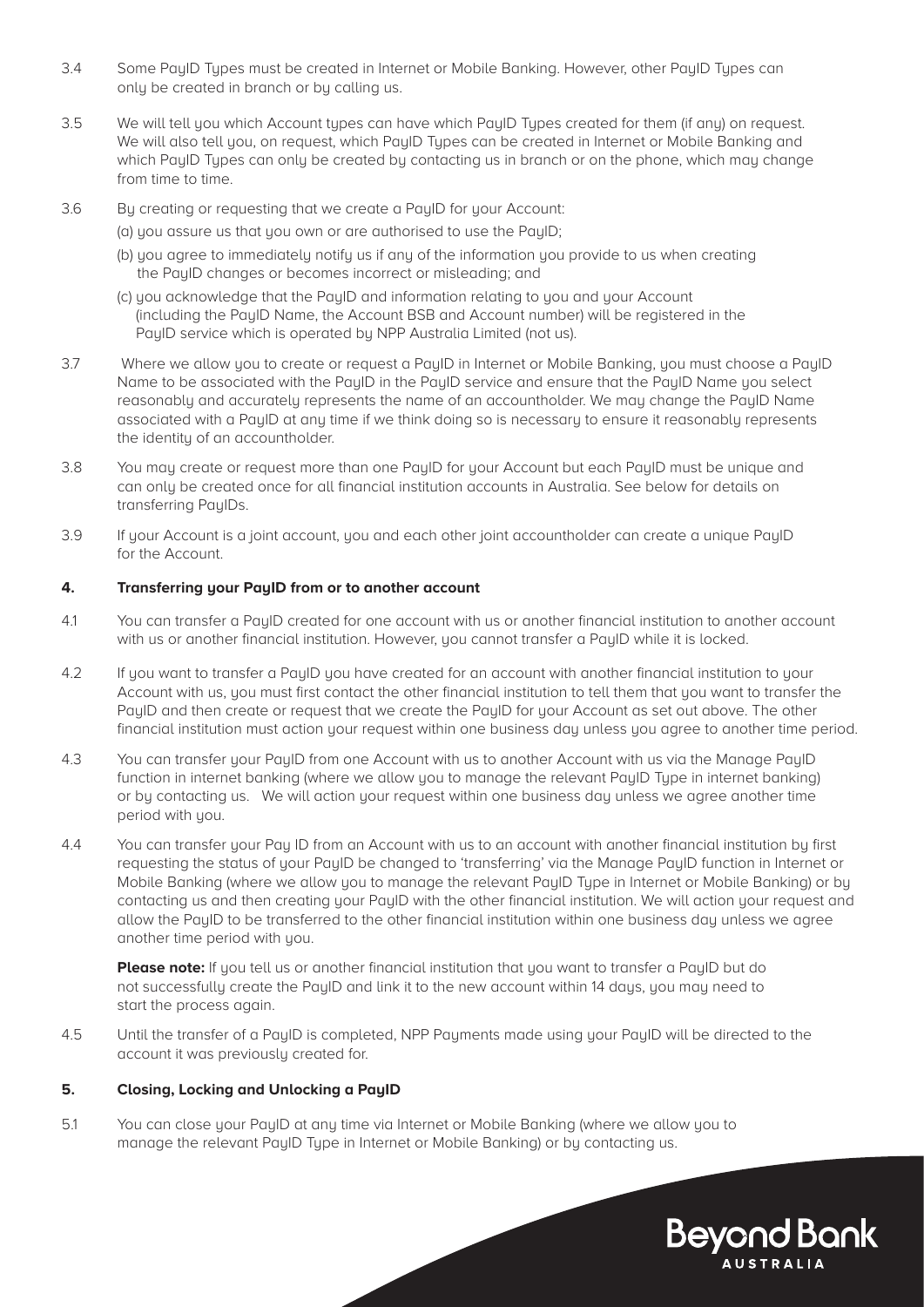- 5.2 You must close your PayID or notify us immediately if you no longer own or have authority to use a PauID created for your Account or if the information you give us when the PauID is created changes.
- 5.3 We may, if we have reasonable grounds for doing so, lock or close a PayID created for your Account at any time without prior notice to you. Without limitation, this includes where: (a) you have requested that we do so;
	- (b) we reasonably believe or suspect that you do not own and are not authorised to use the PayID;
	- (c) we reasonably believe or suspect that the information you provide to us or the statements you make to us when creating the PayID are incorrect, incomplete or misleading;
	- (d) you fail to comply with your obligations under these Terms or the terms and conditions that apply to your Account:
	- (e) we suspect you created the PayID or are using the PayID in connection with fraudulent or illegal activity; or
	- (f) we have closed or restricted your Account or you cease to be the accountholder or authorised to use the Account.
- 5.4 We will tell you if we lock or close a PayID created for your Account, within a reasonable period of doing so, unless it was done at your request.
- 5.5 If your PayID is locked, you can request that it be unlocked by calling us. However, we are not obliged to unlock it if we reasonably believe that the reaon(s) for locking your PayID still apply. If a PayID is closed it must be re-created before it can be used again.
- 5.6 The PayID service may also automatically lock or close a PayID if no NPP Payments have been made using the PayID and no updates to the information relating to the PayID are made for 10 years.
- 5.7 A PaulD cannot be transferred or updated while it is locked and no payments can be received using a PauID while it is locked or after it has been closed.

#### **6. NPP Payments and liability**

- 6.1 We are not liable to you for any loss or damage you suffer as a result of:
	- (a) a PayID being created for your Account or you using or attempting to use a PayID that has been created for your Account;
		- (b) us refusing to create a PayID or any delay in a PayID being created for your Account;
		- (c) us locking or closing a PayID that has been created for your Account; or
		- (d) any failure or malfunction of the NPP (including the PayID service) or any of our systems or procedures that use or connect with the NPP.
- 6.2 You indemnify us against, and will be liable to us for, any direct or indirect loss, damage, charge, expense, fee or claim we may suffer or incur in respect of any PayID that is created for your Account, any Misdirected Payments relating to such a PayID (except where the Misdirected Payment is caused by our mistake or negligence and not by uou) or your use or attempted use of a PauID where such loss, damage or cost is caused wholly or partly by you creating a PayID you are not authorised or entitled to use or the acknowledgements and assurances you give us when creating the PauID being or becoming incorrect; you failing to comply with your obligations under these Terms or the terms and conditions of your Account or Access Product; or any negligent or fraudulent conduct of you. We may debit any such loss, damage or cost to any Account you hold with us.

#### **7. Duplicate PayIDs and PayID disputes**

- 7.1 The PayID service does not support duplicate PayIDs. If you try to create or request that we create a PayID for your Account which is identical to another PayID created in the PayID service it will be rejected and we will advise you of this. You can contact us to discuss duplicate PayIDs.
- 7.2 If a PayID cannot be created for your Account because it has already been created for another financial institution account by someone else, you can contact us and, if we are satisfied you own or are authorised to use the PauID, we can lodge a dispute with the relevant financial institution on your behalf to determine whether that financial institution should close the PayID. However, there is no guarantee that the dispute will be resolved in your favour or result in you being able to create the PayID for your Account (for example, if the other financial institution's customer is also authorised to use the PayID). We will promptly notify you of the outcome of the dispute.

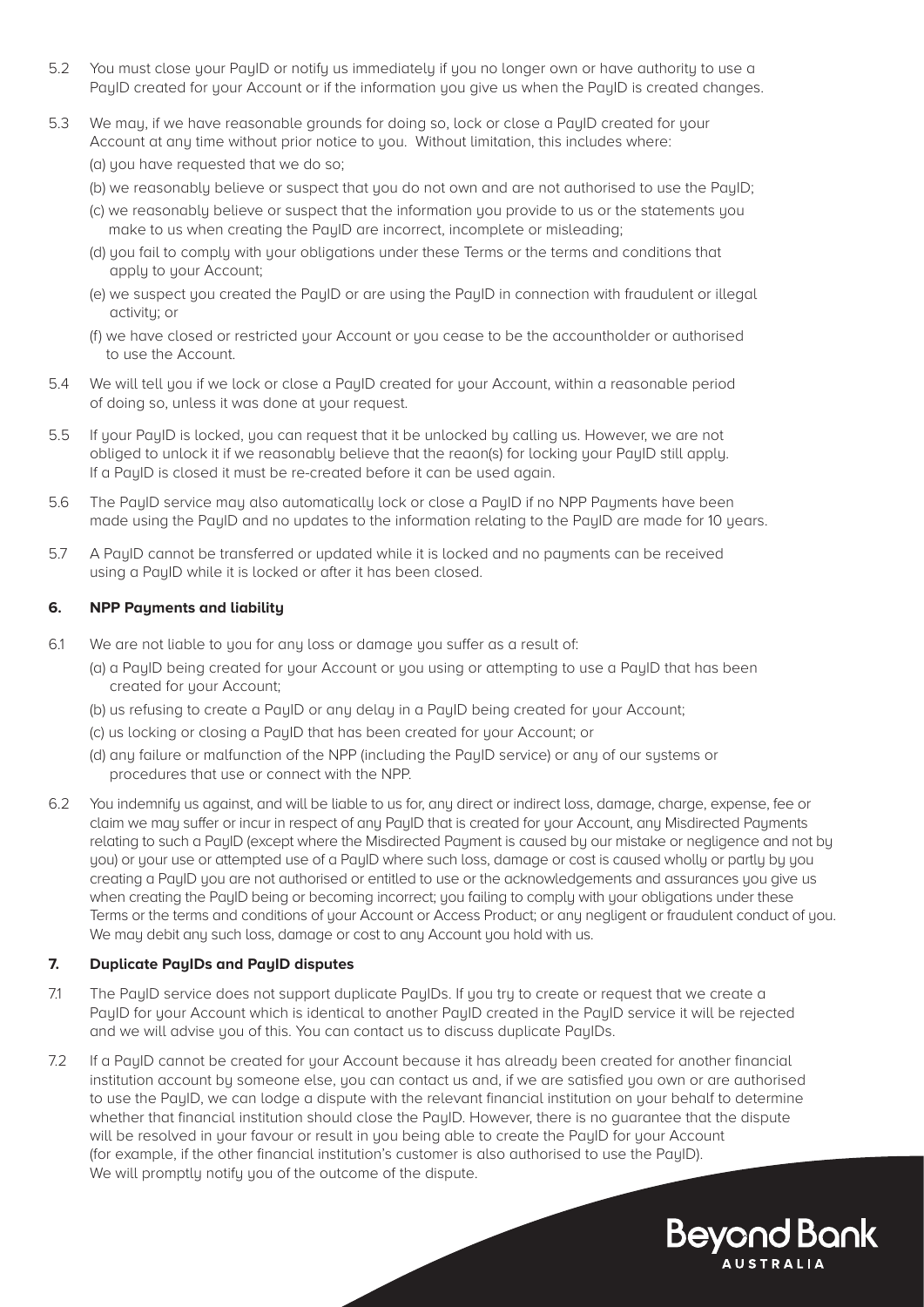#### **8. Privacy**

By creating or requesting that we create your PayID you acknowledge that you authorise and consent to:

- (a) us disclosing your personal information and other information to NPP Australia Limited as necessary to create the PayID including the PayID, PayID Name and Account details; and
- (b) third parties, such as NPP Australia Limited and other financial institutions that connect to or use the NPP, collecting, storing, using and disclosing that information for the purposes of constructing NPP payment messages, enabling payers to make NPP Payments to you, and to disclose the PayID Name to payers for NPP Payment validation in accordance with the NPP Regulations and NPP Procedures.

#### **9. Inconsistency**

To the extent of any inconsistency between these Terms and the other terms and conditions that apply to your relevant Account(s), these Terms prevail.

#### **10. Changes to Terms & Conditions**

We may change these Terms at any time without your consent by giving you reasonable notice.

#### **11. Notices**

We may give you notices in relation to your PayID in any way allowed by law and, where relevant, the ePayments Code. Without limitation, you agree we may give you notices relating to your PayID:

(a) in any manner in which we can give you notices relating to the Account your PayID is created for; and

(b) if you are registered for Internet Banking, electronically in Internet Banking.